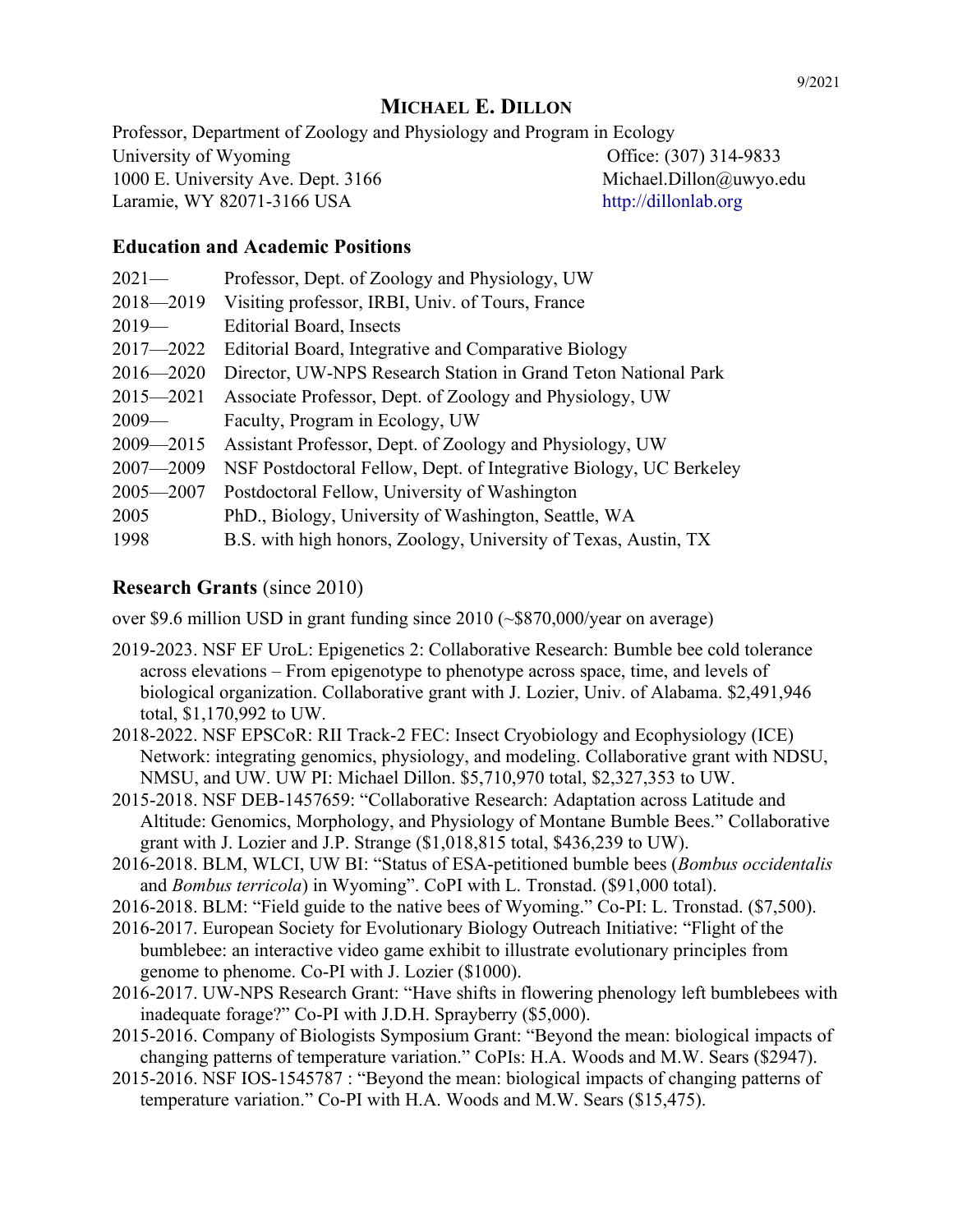- 2012—2015. BLM Challenge Cost Share: "Baseline research for long-term effects of wind farms on invertebrates in Wyoming." Co-PI with LM Tronstad and A. Pilmanis (\$34,416).
- 2012—2015. BLM Renewable Energy Coordination Office: "Baseline research for long-term effects of wind farms on invertebrates in Wyoming.". Co-PI with LM Tronstad (\$90,000).
- 2014. UW Environmental Arts and Humanities Pilot Grant: *"*Moving Science: Motif analysis to reveal sub-lethal effects of pesticides." with Rachael Shaw (\$1,000).
- 2013—2014. UW Faculty Grant in Aid of Research: "Biomechanics of the grasshopper leg"*.* Co-PI with C.S. Han (\$7,500).
- 2012. Wyoming NASA Space Grant Faculty Research Initiation Grant: "Over-wintering physiology of bumblebees in changing climates." (\$10,000).
- 2012. UW-NPS Research Grant: "Seasonal and altitudinal variation in fatty acid composition of native bees*."* (\$5,000).
- 2012. NSF Mathematical Biology conference grant: "RMMC 2012: Mathematical modeling in ecology and epidemiology". Co-PI wth R. Liu, A.D. Porter (\$25,000).
- 2012. IMA Summer Program Grant and matching grants: "RMMC 2012: Mathematical modeling in ecology and epidemiology". Co-PI wth R. Liu, A.D. Porter (\$15,500).
- 2011. UW-NPS Research Grant: "Altitudinal body size clines in insects: patterns and mechanisms." (\$5,000).
- 2011. BLM: "Baseline research for long-term effects of wind farms on invertebrates in Wyoming." Co-PI with L. Tronstad. (\$45,000)
- 2010—2014. UW Agricultural Experiment Station Grant: "Long-term changes in native bee diversity, abundance, and phenology". CoPIs: C. Martinez del Rio and S.R. Shaw (\$57,787).
- 2010. University of Wyoming International Travel Grant: "Behavioral ecology of insect thermotaxis". (\$2,000).

### **Honors and Awards** (since 2010)

- 2019. UW Faculty Senate Speaker Series Award
- 2018. Honorary Coach for UW Wrestling
- 2015. UW A&S Extraordinary Merit in Research Award
- 2014. Denver University Marsico Visiting Scholar
- 2013. UW Mortar Board Top Prof selection (2)
- 2010. UW College of Arts and Sciences Student Council Thumbs-up Teaching Award

# **Publications**

2322 citations, h-index: 21

<sup>UG</sup> Undergraduate student, <sup>G</sup> Graduate student

- Alston, JM, Dillon, M.E., Keinath, D.A., Abernethy, I.M., and J.R. Goheen. Temperaturedependent use of daily torpor attenuates the energetic consequences of habitat selection for a widespread bat. *In revision* (Sept 2021), *Ecology*
- Crawford, M.S.<sup>UG</sup>, Dority, D.<sup>G</sup>, Dillon, M.E., and L. Tronstad. Insects are attracted to white wind turbine bases: evidence from turbine mimics. *In review, Flora.*

## **2021**

45. Woods, H.A., Pincebourde, S., Dillon, M.E., and J. Terblanche. Extended phenotypes: buffers or magnifiers of climate change? *Trends in Ecology & Evolution* 36(10): 889- 898. doi: [10.1016/j.tree.2021.05.010](https://doi.org/10.1016/j.tree.2021.05.010)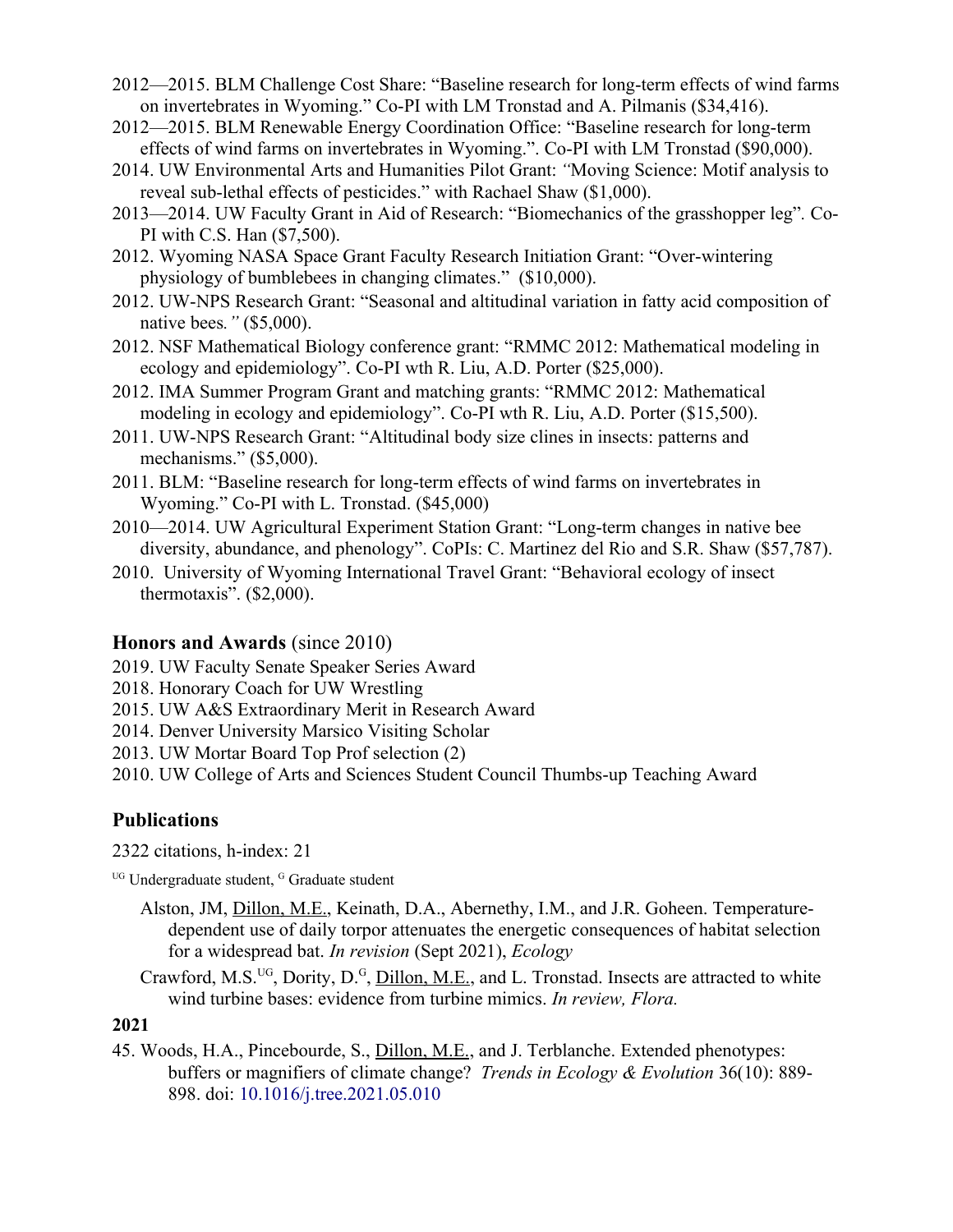- 44. Lozier, J.D., Parsons, Z.M.<sup>UG</sup>, Rachoki, L.<sup>UG</sup>, Jackson, J.M.<sup>G</sup>, Pimsler, M.L. Oyen, K.J.<sup>G</sup>, Strange, J.P., and M.E. Dillon. 2021. Divergence in body mass, wing loading, and population structure reveals species-specific and potentially adaptive trait variation across elevations in montane bumble bees. *Insect Syst. and Div.* 5(5): 3, 1-15. doi: [10.1093/isd/ixab012](https://doi.org/10.1093/isd/ixab012)
- 43. Walter, R.M.<sup>G</sup>, Rinehart, J.P., *Dillon, M.E.*, and K. Greenlee. 2021. Size constrains hypoxia tolerance within but not between bumble bee castes. *J. Insect Physiology* 134:204297. doi: [10.1016/j.jinsphys.2021.104297](https://doi.org/10.1016/j.jinsphys.2021.104297)
- 42. Oyen, K.J.<sup>G</sup>, Jardine, L.E.<sup>UG</sup>, Parsons, Z.M.<sup>UG</sup>, Herndon, J.D.<sup>G</sup>, Strange, J.P., Lozier, J.D., and M.E. Dillon. 2021. Body mass and sex, not local climate, drive differences in chill coma recovery times in common garden reared bumble bees. *J. Comp. Physiol. B.* 191:843-854. doi: [10.1007/s00360-021-01385-7](https://doi.org/10.1007/s00360-021-01385-7)
- 41. Hotaling, Scott, Shah, A.A., Dillon, M.E., Giersch, J.J., Tronstad, L.M., Finn, D.S., Woods, H.A., Kelley, J.L. 2021. Cold tolerance of mountain stoneflies (Plecoptera: Nemouridae) from the high Rocky Mountains. *Western North American Nat* 81(1):54-62. doi: [10.3398/064.081.0105](https://doi.org/10.3398/064.081.0105)
- 40. Pincebourde, S., Dillon, M.E., and H.A. Woods. 2021. Body size determines the thermal coupling between insects and plan surfaces. *Funct. Ecol.* 35: 1424-1436. doi: [10.1111/1365-2435.13801](https://doi.org/10.1111/1365-2435.13801)

- 39. Pimsler, M.J., Oyen, K.J.<sup>G</sup>, Herndon, J.D.<sup>G</sup>, Jackson, J.M.<sup>G</sup>, Strange, J.P., <u>Dillon, M.E.</u> and J.D. Lozier. 2020. Biogeographic parallels in thermal tolerance and gene expression variation under temperature stress in a widespread bumble bee. *Scientific Reports* 10(1):1-11. doi: [10.1038/s41598-020-73391-8](https://doi.org/10.1038/s41598-020-73391-8)
- 38. Hotaling, S. Shah, A.A., McGowan, K.L., Tronstad, L.M., Giersch, J.J., Finn, D.S., Woods, H.A., Dillon, M.E., and J.L. Kelley. 2020. Mountain stoneflies may tolerate warming streams: evidence from organismal physiology and gene expression. *Global Change Biology* 26(10):5524-5538. doi: [10.1111/gcb.15294](https://doi.org/10.1111/gcb.15294)
- 37. Shah, A.A., Dillon, M.E., Hotaling, S. and H.A. Woods. 2020. High elevation insect communities face shifting ecological and evolutionary landscapes. *Current Opinion in Insect Science* 41:1-6. doi: [10.1016/j.cois.2020.04.002](https://doi.org/10.1016/j.cois.2020.04.002)
- 36. Jackson, J.M.<sup>G</sup>, Pimsler, Meaghan L., Oyen, K.J<sup>G</sup>, Strange, J. P., <u>Dillon, M.E.</u>, and J.D. Lozier. 2020. Local adaptation across a complex bioclimatic landscape in two montane bumble bee species. *Molecular Ecology* 29:920-939. doi: [10.1111/mec.15376](https://doi-org.libproxy.uwyo.edu/10.1111/mec.15376)
- 35. Combes, S.A., Gagliardi, S., Switzer, C., and M.E. Dillon. 2020. Kinematic flexibility allows bumblebees to increase energetic efficiency when carrying heavy loads. *Science Advances* 6(6): eaay3115. doi: [10.1126/sciadv.aay3115](https://doi.org/10.1126/sciadv.aay3115)

- 34. Dillon, M.E., Lozier, J.D., 2019. Adaptation to the abiotic environment in insects: the influence of variability on ecophysiology and evolutionary genomics. *Current Opinion in Insect Science*, Neuroscience, Special section on Evolutionary Genetics and Genomics 36, 131–139.<https://doi.org/10.1016/j.cois.2019.09.003>
- 33. Giri, S.<sup>G</sup>, Giri, B., and <u>M.E. Dillon</u>. 2019. An optimized approach for extraction and quantification of energy reserves in differentially fed bumblebees (*Bombus*). *Journal of Apicultural Research*. 58, 531–541.<https://doi.org/10.1080/00218839.2019.1614728>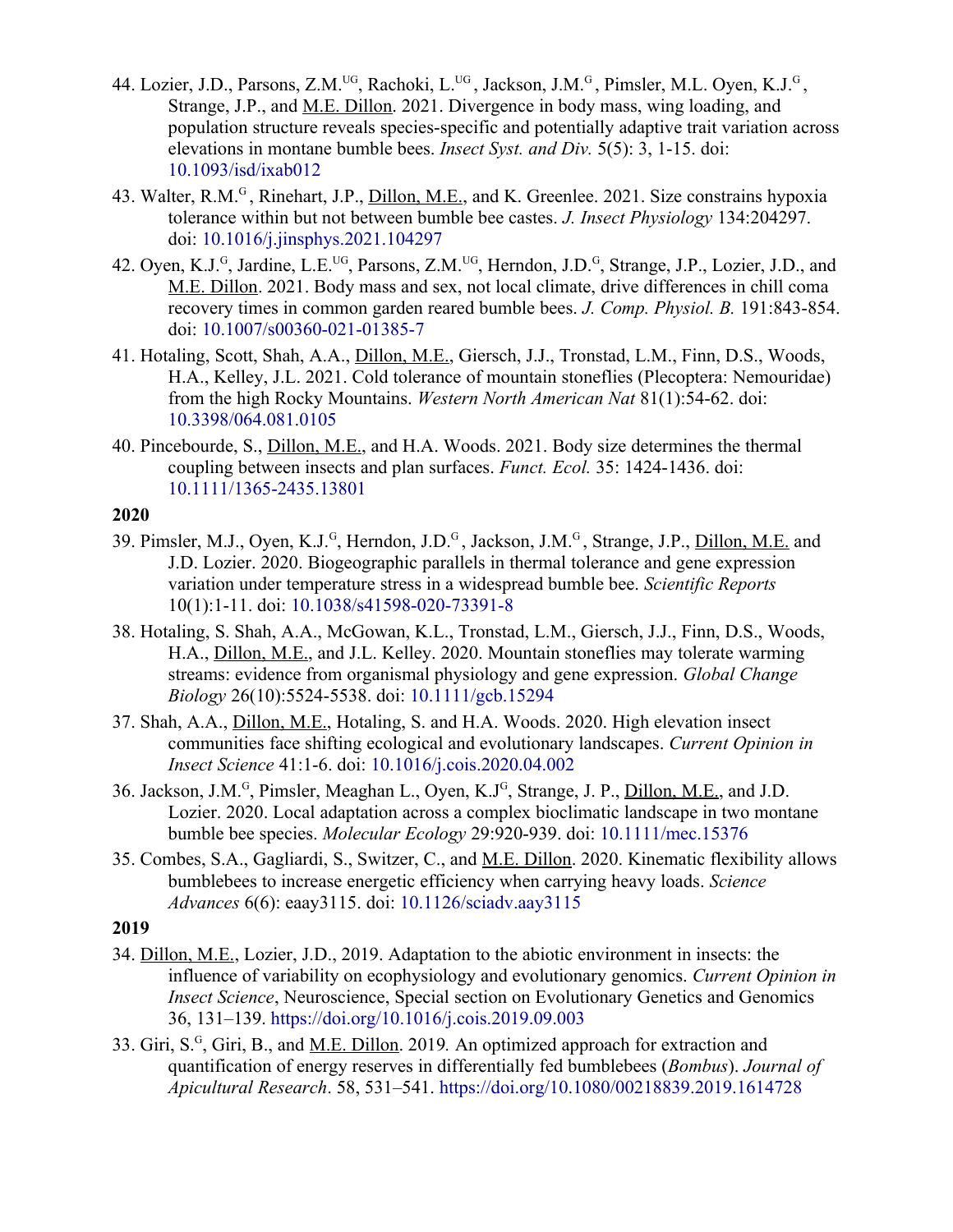32. Reade, A.J.<sup>G</sup>, Dillon, M.E., Naug, D., 2019. Spare to share? How does interindividual variation in metabolic rate influence food sharing in the honeybee? *Journal of Insect Physiology* 112, 35–38. doi: [10.1016/j.jinsphys.2018.11.006](https://doi.org/10.1016/j.jinsphys.2018.11.006)

#### **2018**

- 31. Jackson, J.M.<sup>G</sup>, Pimsler, M.L., Oyen, K.J.<sup>G</sup>, Koch, J., Uhuad, J.B., Herndon, J.D.<sup>G</sup>, Strange, J.P., Dillon, M.E., Lozier, J.D., 2018. Distance, elevation and environment as drivers of diversity and divergence in bumble bees across latitude and altitude. *Molecular Ecology* 27, 2926–2942. doi: [10.1111/mec.14735](https://doi.org/10.1111/mec.14735)
- 30. Oyen, K. J.<sup>G</sup> and M.E. Dillon. 2018. Critical thermal limits of bumble bees (*Bombus impatiens*) are marked by stereotypical behaviors and are unchanged by acclimation, age, or feeding status. *Journal of Experimental Biology* 221(8):jeb165589. doi: [10.1242/jeb.165589](https://dx.doi.org/10.1242/jeb.165589)
- 29. Giri, S.<sup>G</sup>, Rule, D., and <u>M.E. Dillon</u>. 2018. Fatty acid composition in native bees: associations with thermal and feeding ecology. *Comparative Physiology and Biochemistry A* 218:70- 79. doi: [10.1016/j.cbpa.2018.01.013](https://doi.org/10.1016/j.cbpa.2018.01.013)

### **2017**

- 28. Martinez del Rio, C. and M.E. Dillon. 2017. Sweet relief for pollinators. *Science* 355:686– 687. doi: [10.1126/science.aam5323](https://dx.doi.org/10.1126/science.aam5323)
- 27. Elzay, S.D.P.<sup>G</sup>, Tronstad, L., and <u>M.E. Dillon.</u> 2017. Chapter 5: Terrestrial Invertebrates. In: Wildlife and Wind Farms: Conflicts and Solutions, Volume 1: Onshore. Pelagic Publishing, London, UK. 220 pp. [Amazon](https://www.amazon.com/Wildlife-Wind-Farms-Conflicts-Solutions/dp/1784270598/ref=sr_1_sc_1?ie=UTF8&qid=1469716318&sr=8-1-spell&keywords=wildlife+and+windfarms)
- 26. Gunderson, A., Dillon, M.E., and J. Stillman. 2017. Estimating the benefits of plasticity in ectotherm heat tolerance under natural thermal variability. *Functional Ecology*  31(8):1529-1539. doi: [10.1111/1365-2435.12874](http://dx.doi.org/10.1111/1365-2435.12874)
- 25. Rader<sup>G</sup>, J., Newsome, S. Sabat, P. Chesser, R., *Dillon, M.E.*, and C Martinez del Rio. 2017. Isotopic niches support the resource breadth hypothesis. *Journal of Animal Ecology* 86(2):405-413. [doi:10.1111/1365-2656.12629](http://dx.doi.org/10.1111/1365-2656.12629)

- 24. Oyen, K. J.<sup>G</sup>, Giri, S.<sup>G</sup>, and <u>M.E. Dillon</u>. 2016. Altitudinal variation in bumble bee (*Bombus*) critical thermal limits. *Journal of Thermal Biology* 59: 52-57. [doi:10.1016/j.jtherbio.2016.04.015.](https://dx.doi.org/10.1016/j.jtherbio.2016.04.015)
- 23. Sheldon, K.S., and M.E. Dillon. 2016. Beyond the Mean: Biological impacts of cryptic temperature change. *Integrative and Comparative Biology* 56(1): 110-119. [doi:10.1093/icb/icw005](https://dx.doi.org/10.1093/icb/icw005)
- 22. Dillon, M.E., Woods, H.A., Wang, G., Fey, S.B., Vasseur, D.A., Telemeco, R.S., Marshall, K., and S. Pincebourde. 2016. Life in the frequency domain: the biological impacts of changes in climate variability at multiple time scales. *Integrative and Comparative Biology* 56(1): 14-30. [doi:10.1093/icb/icw024](https://dx.doi.org/10.1093/icb/icw024)
- 21. Dillon, M.E. and H.A. Woods. 2016. Introduction to the symposium: Beyond the mean: biological impacts of changing patterns of temperature variation. *Integrative and Comparative Biology* 56(1): 11-13. [doi:10.1093/icb/icw020](https://dx.doi.org/10.1093/icb/icw020)
- 20. Lozier, J.D., Jackson, J.M.<sup>G</sup>, *Dillon, M.E.*, and J.P. Strange. 2016. Population genomics of divergence among extreme and intermediate color forms in a polymorphic insect. *Ecology and Evolution* 6: 1075–1091. [doi:10.1002/ece3.1928](https://dx.doi.org/10.1002/ece3.1928)

**<sup>2015</sup>**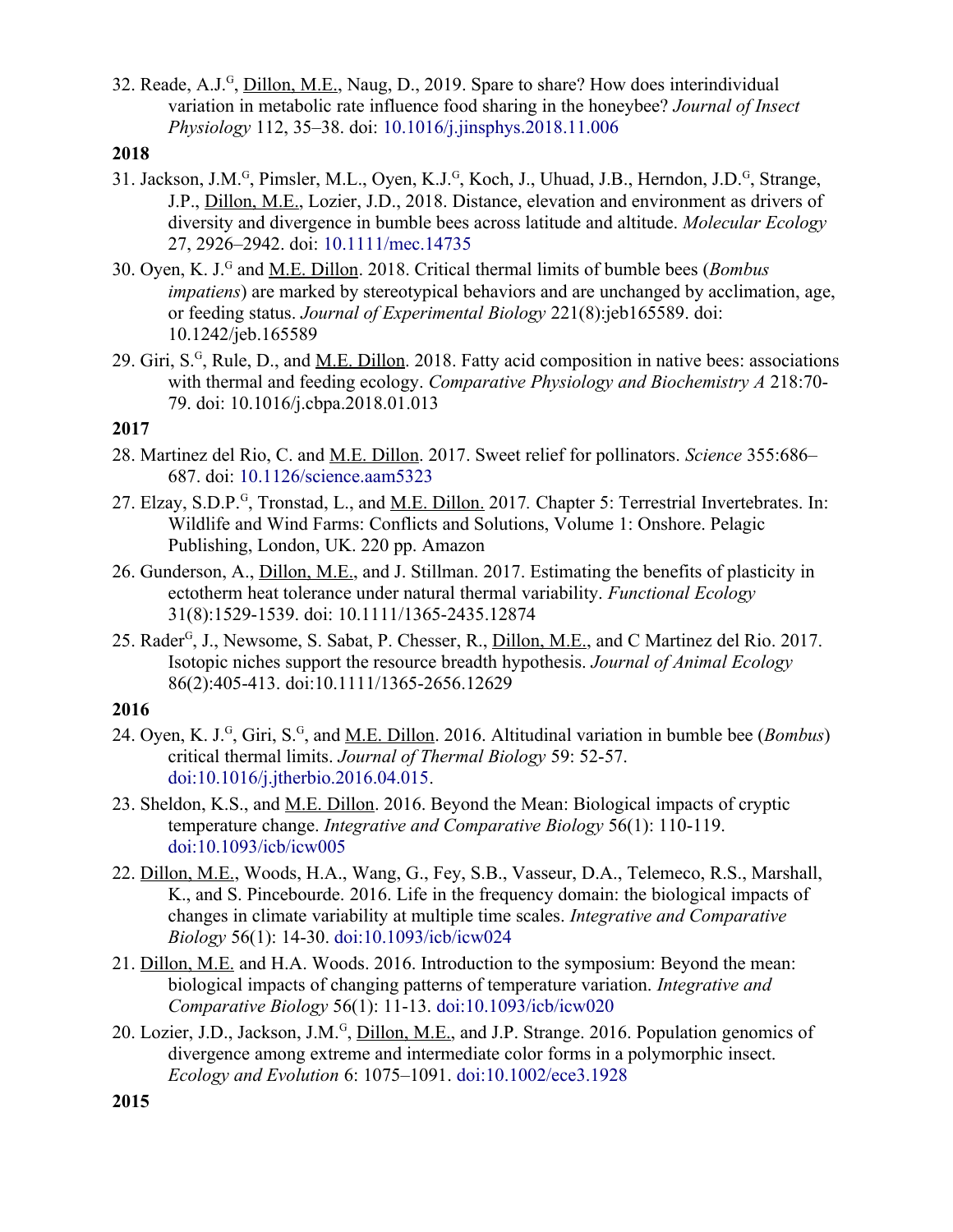- 19. Woods, H. A., Dillon, M.E., and S. Pincebourde. 2015. The roles of microclimatic diversity and of behavior in mediating the responses of ectotherms to climate change. *Journal of Thermal Biology* 54: 86-97. [doi:10.1016/j.jtherbio.2014.10.002](https://dx.doi.org/10.1016/j.jtherbio.2014.10.002)
- 18. Rader, J.A.<sup>G</sup>, Dillon, M.E., Chesser, T., Sabat, P., and C. Martinez del Rio. 2015. Morphological divergence in a continental adaptive radiation: South American ovenbirds of the genus *Cinclodes*. *The Auk*. 132(1): 180-190. [doi:10.1642/AUK-14-49.1](http://dx.doi.org/10.1642/AUK-14-49.1)
- 17. McDonald, D.B. and M.E. Dillon. 2015*.* Temporal changes in dominance networks and other behavior sequences. Chapter 7 In: Animal Social Networks. Oxford University Press, Oxford, UK. [Amazon](https://www.amazon.com/Animal-Social-Networks-Jens-Krause/dp/0199679053)

- 16. Wang, G. and M.E. Dillon. 2014. Recent geographic convergence in diurnal and annual temperature cycling flattens global thermal profiles. *Nature Climate Change* 4: 988-992. [doi:10.1038/nclimate2378](http://dx.doi.org/10.1038/nclimate2378)
- 15. Vogt, J.R.<sup>G</sup>, Dillon, M.K. and <u>M.E. Dillon</u>. 2014. Tracheole investment does not vary with body size among bumblebee (*Bombus impatiens*) sisters. *Comparative Biochemistry and Physiology Part A: Molecular and Integrative Physiology* 174: 56-61. [doi:10.1016/j.cbpa.2014.04.013](http://dx.doi.org/10.1016/j.cbpa.2014.04.013)
- 14. Dillon, M. E. and R. Dudley. 2014. Surpassing Mt. Everest: extreme flight performance of alpine bumblebees. *Biology Letters* 10(2): 20130922. [doi:10.1098/rsbl.2013.0922](http://dx.doi.org/10.1098/rsbl.2013.0922)

### **2013**

- 13. Dillon, M.E. and M.R. Frazier. 2013. Thermodynamics constrains allometric scaling of optimal development time in insects. *PloS ONE* 8(12): e84308. [doi:10.1371/journal.pone.0084308](http://dx.doi.org/10.1371/journal.pone.0084308)
- 12. Vogt, J.R.<sup>UG</sup> and <u>M.E. Dillon</u>. 2013. Allometric scaling of tracheal morphology among bumblebee sisters (Apidae: *Bombus*): compensation for oxygen limitation at large body sizes? *Physiological and Biochemical Zoology* 86(5): 576-587. [doi:10.1086/672211](http://dx.doi.org/10.1086/672211)
- 11. Shaha, R.K.<sup>G</sup>, Vogt, J.R.<sup>G</sup>, Han, C.S., and <u>M.E. Dillon</u>. 2013. A micro-CT approach for determination of insect respiratory volume. *Arthropod Structure and Development* 42(5): 437-442. [doi:10.1016/j.asd.2013.06.003](http://dx.doi.org/10.1016/j.asd.2013.06.003)

### **2012**

10. Dillon, M.E., Liu, R., Wang, G. and R.B. Huey. 2012*.* Disentangling thermal preference and the thermal dependence of movement in ectotherms. *Journal of Thermal Biology* 37(8): 631-639. [doi:10.1016/j.jtherbio.2012.07.004](http://dx.doi.org/10.1016/j.jtherbio.2012.07.004)

## **2010 and earlier**

- 9. Dillon, M.E., Wang, G. and R. B. Huey. 2010. Global metabolic impacts of recent climate warming. *Nature* 467: 704-706*.* [doi:10.1038/nature09407](http://dx.doi.org/10.1038/nature09407)
- 8. Dillon, M.E., Wang, G., Garrity, P. A., and R. B. Huey. 2009. Thermal preference in *Drosophila. Journal of Thermal Biology* 34(3): 109-119*.* [doi:10.1016/j.jtherbio.2008.11.007](http://dx.doi.org/10.1016/j.jtherbio.2008.11.007)
- 7. Dillon, M.E., Cahn, L.R.Y.\*\* and R. B. Huey. 2007. Life history consequences of temperature transients in Drosophila melanogaster. *Journal of Experimental Biology* 210(16): 2897-2904. [doi:10.1242/jeb.007591](http://dx.doi.org/10.1242/jeb.007591)
- 6. Dillon, M.E., Frazier, M.R., and R. Dudley. 2006. Into thin air: physiology and evolution of alpine insects. *Integrative and Comparative Biology* 46(1): 49-61. [doi:10.1093/icb/icj007](http://dx.doi.org/10.1093/icb/icj007)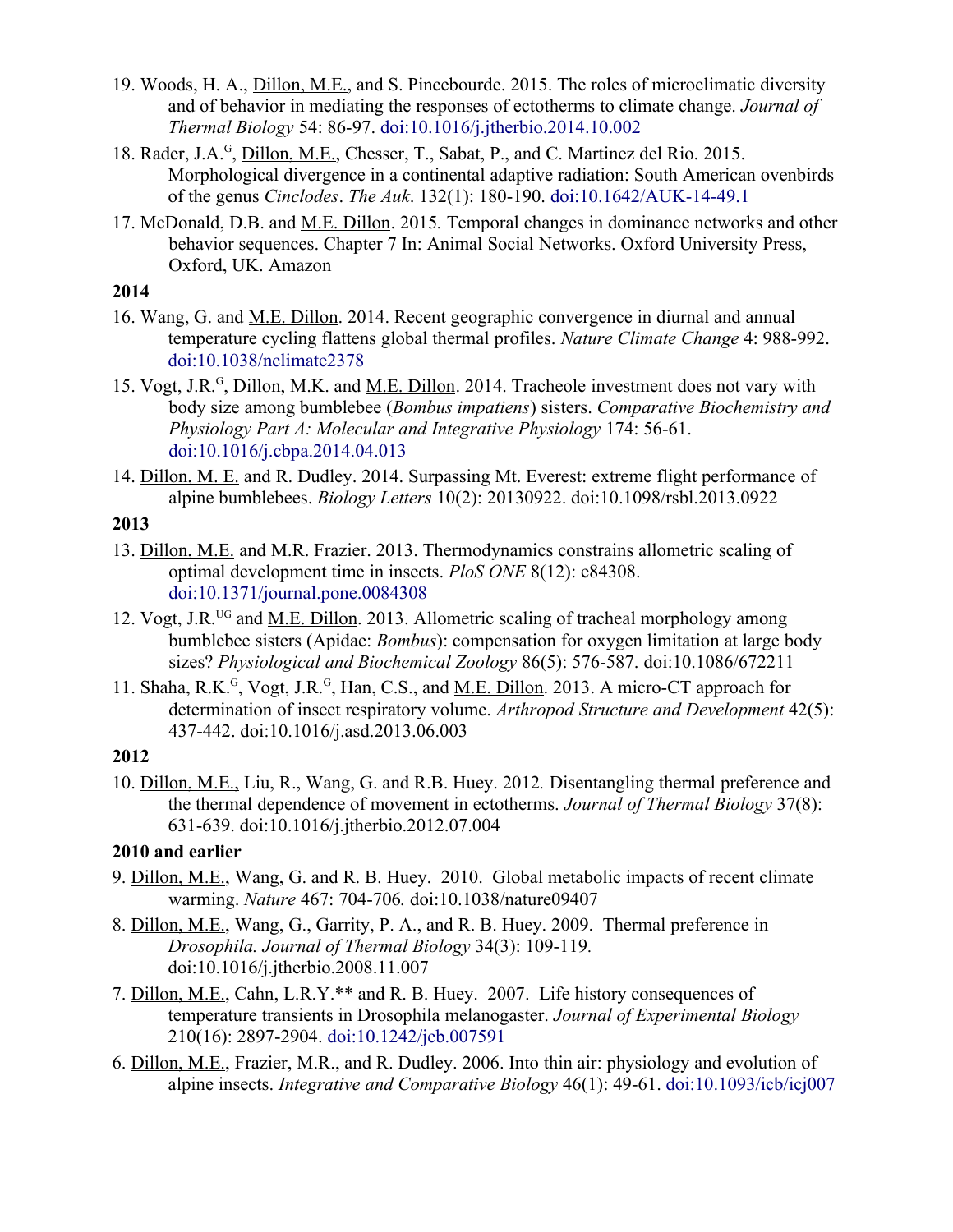- 5. Dillon, M.E., and M.R. Frazier. 2006. *Drosophila melanogaster* locomotion in cold thin air. *Journal of Experimental Biology* 209: 364-371. [doi: 10.1242/jeb.01999](http://dx.doi.org/10.1242/jeb.01999)
- 4. Dillon, M.E., and R. Dudley. 2004. Allometry of maximal vertical force production during hovering flight of neotropical orchid bees (Apidae: Euglossini). *Journal of Experimental Biology* 207(3): 417-425. [doi:10.1242/jeb.00777](http://dx.doi.org/10.1242/jeb.00777)
- 3. Huey, R.B., Eguskitza, X., and M.E. Dillon. 2001. Mountaineering in thin air. pp 225-236 In: Hypoxia: From Genes to the Bedside. Edited by Roach, R.C., Wagner, P.D., and Hackett, P.H. Advance in Experimental Medicine and Biology vol. 502. Kluwer Academic/Plenum, New York, NY. [Amazon](https://www.amazon.com/Hypoxia-Bedside-Advances-Experimental-Medicine-ebook/dp/B000PY3PBM/ref=sr_1_1?ie=UTF8&qid=1469718946&sr=8-1&keywords=hypoxia+from+genes+to+the+bedside)
- 2. Dillon, M.E., and J. Fiaño. 2000. Oviposition site selection by the Tungara frog (*Physalaemus pustulosus*). Copeia 2000(3): 883-885. [doi:10.1643/0045-](http://dx.doi.org/10.1643/0045-8511(2000)000%5B0883:OSSBTT%5D2.0.CO;2) [8511\(2000\)000\[0883:OSSBTT\]2.0.CO;2](http://dx.doi.org/10.1643/0045-8511(2000)000%5B0883:OSSBTT%5D2.0.CO;2)
- 1. Chai, P., Altshuler, D.L., Stephens, D.B., and M.E. Dillon. 1999. Maximal horizontal flight performance of hummingbirds: effects of body mass and molt. Physiological and Biochemical Zoology 72(2): 145-155. [doi:10.1086/316652](http://dx.doi.org/10.1086/316652)

# **Patents**

2021. Oyen, Kennan, Michael E. Dillon. Apparatus for temperature modulation of samples. US11077443B2.

# **Teaching and Training Activities**

Undergraduate courses

Animal Biology, Comparative Environmental Physiology (lecture and laboratory), Human Systems Physiology, Integrative Physiology, Writing in the Biological Sciences, Human Adaptation to Altitude

Graduate courses

Physiological Ecology of Plants and Animals, Biochemical Adaptation, LTER Seminar, Ecophysiology, Hands-on R, Climate Physiology, Skill sets for Grads

Undergraduate Advising and Mentorship

- $\sim$ 20-40 undergraduate majors advised annually
- *Current laboratory researchers:*

Taylor Hatcher (BS Physiology 2021) – INBRE Research Scholar

Rachel Sucharski (BS Zoology 2023) – Wy Research Scholar

*Laboratory alumni:*

Ethan Rowe (BS Zoology 2021)-WY Research Scholar, WY Nasa Space Grant scholar; PhD student, Auburn University

Sarah Wannemuehler (BS WFBM, 2021) – WY Research Scholar, WY Nasa Space Grant scholar

Anna Cressman (BS WFBM, 2019); MS student, Pennsylvania State University Roman Winter (BS Zoology 2021)

Zach Parsons (BS Zoology 2019); Environmental Consultant, WEST, Inc.

Kayle Alles (BS Physiology 2017); PhD program, Chemical Engineering, Univ Nebraska-Lincoln

Christian Stewart (BS Physiology 2017)

Lois Rachocki (BS Computer Science 2018)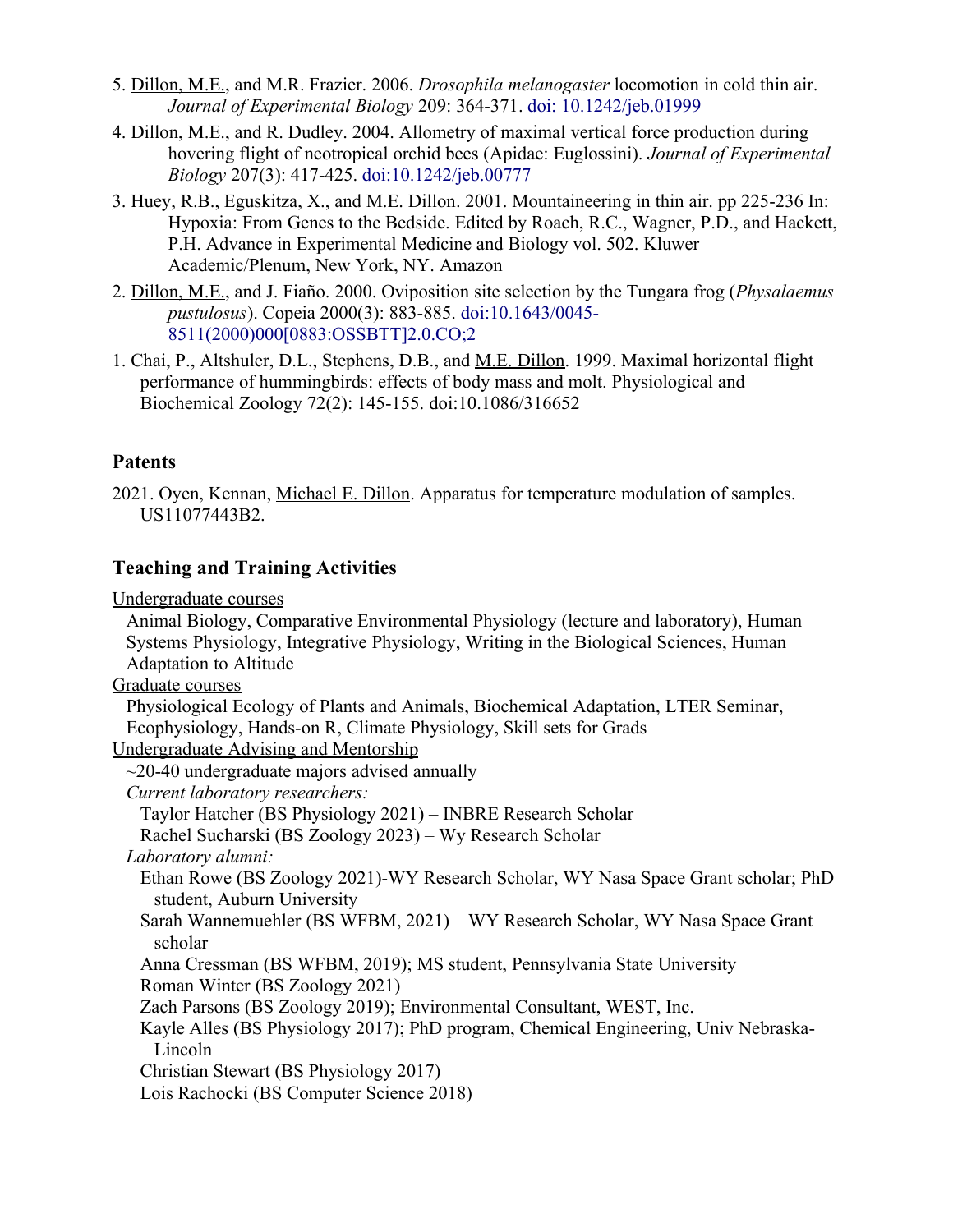Annika Dotson (BS Physiology 2017) Shawna Wolf (BA Music Performance 2017) Annie Krueger (BS Physiology 2016); A&S Outstanding Grad, grants from: EPSCoR, INBRE, WRSP, NASA Space Grant; Bayer Crop Sciences Laura Jardine (NSF REU); Biology, Oklahoma State University Leon Miller (BS Biology and Teaching 2014); Biology teacher, Rock Springs, WY Shelby Oelklaus (BS Physiology 2014); New York University Public Health Mary Centrella (BS Zoology 2013); Goldwater Scholar, A&S Outstanding Grad, grants from: EPSCoR, NASA Space Grant, NSF GRF; Ph.D. program Cornell University Jake Peters (BS Zoology 2012); Goldwater Scholar, grants from: EPSCoR, INBRE, NASA Space grant; Ph.D. program Harvard University Justin Romano (BS Physiology 2012); grants from: EPSCoR; WWAMI Program John Bruno (BS Physiology 2012); EMT, Casper WY*, MS* student, UW Neuroscience Graduate Mentorship Claire Campion (2020—present); M.S., Zoology and Physiology Craig Garzella (2020—present); Ph.D., Program in Ecology David M.S. Dodge (2019—present); PhD, Zoology and Physiology Sarah Waybright (2019—present); Ph.D., Program in Ecology Ellen Keaveny (2018—present); Ph.D., Program in Ecology Christy Bell (MS, 2019); PhD candidate, Zoology and Physiology Delina Dority (MS, 2019); NSF GRFP Kennan Oyen (Ph.D., 2018); postdoc, University of Cincinatti Susma Giri (Ph.D., 2016); Faculty, Kathmandu Institute of Applied Sciences Sarah DePaolo (MS, 2015); Ph.D., Oklahoma State University, Stillwater Jonathan Rader (MS, 2014, co-advised with C. Martinez del Rio), Ph.D., UNC Olivia H.A. Nater (MS, 2014); Friends of the Earth, Scotland Jessica R. Vogt (MS, 2014); Ph.D., University of Arizona, Wildlife Biologist, BLM Rajib K. Shaha (MS, 2014); Ph.D., University of Wyoming Postdoctoral Sponsorship Travis Rusch (2020-2022) Kimberly Sheldon (NSF Postdoctoral Scholar, 2014-2016); Assistant Professor, University of Tennessee.

### **Administration**

Director of the University of Wyoming National Park Service Research Station in Grand Teton National Park from 2016-2020. Oversaw 2 permanent benefited staff, 3 additional summer staff, and 2 additional part-time facilities workers, managed a \$150,000 budget, oversaw a seed grant program awarding 11-12 grants (\$60,000) annually, ran a summer seminar series with public bbqs attracting 80-200 people for each of  $\sim$ 10 talks by prominent speakers, and served as Editorin-chief of the annual reports published in the UW repository, all while also managing the dayto-day housing, cleaning, pest management, and facilities maintenance for a heavily-used UW resource (~4400 user nights every season). I oversaw the negotiation of a new 20 year General Agreement between UW and NPS in 2018 and secured over \$5 million in UW funding for station improvements. Extensive communication with stakeholders, including the President, Vice Presidents, and Trustees has made the Research Station a top priority for the University and a key element of ongoing strategic planning.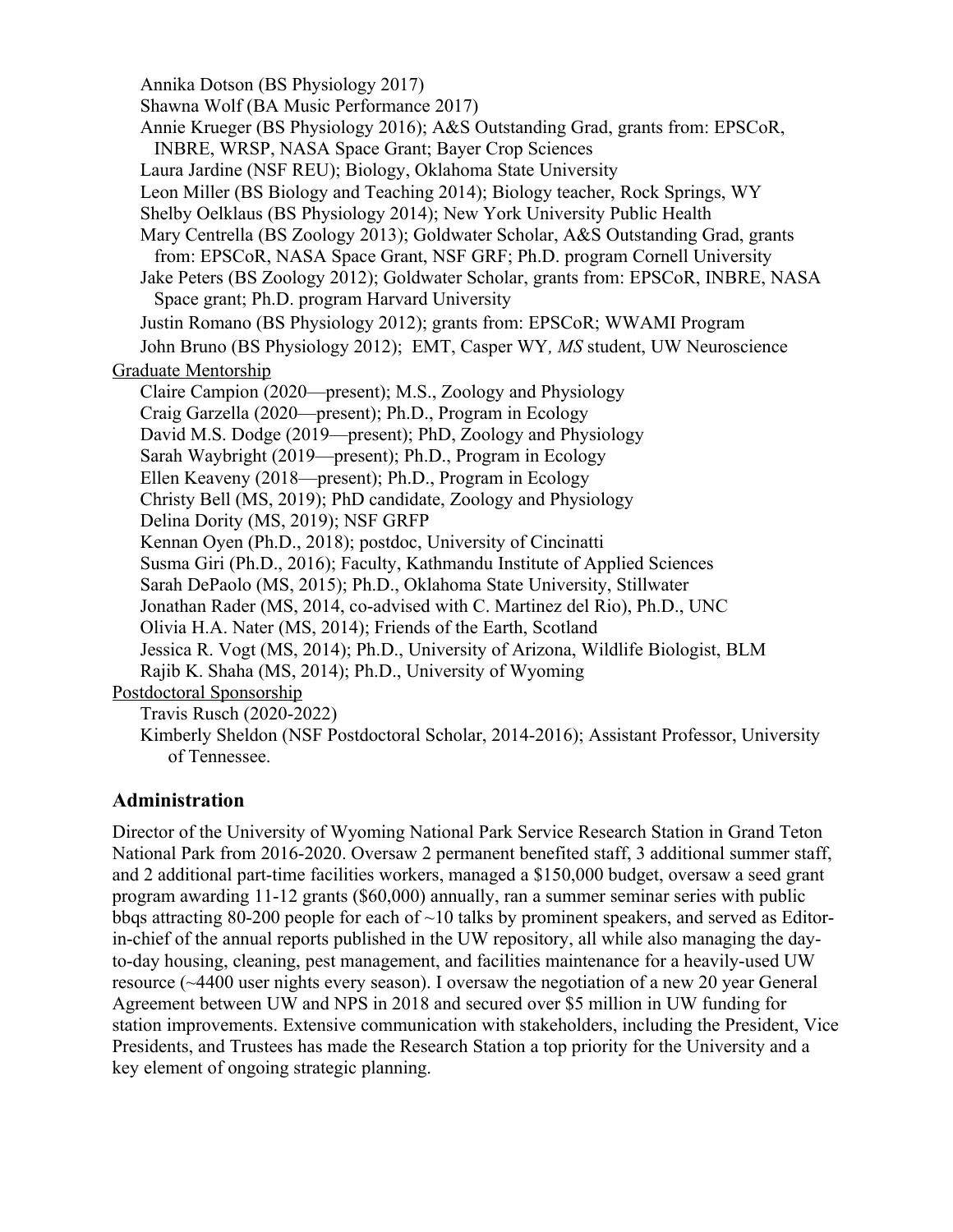# **Synergistic Activities**

- Cross-Pollinations of Art & Science. Beginning with an interactive installation on exhibit in 2016 at the Ucross Foundation Art Gallery near Sheridan, Wyoming, I have ongoing collaborations with a group including 4 scientists and 4 artists, the topic of a *documentary film* and with extensive national media coverage [\(http://thinkwy.org/ucrossproject](http://thinkwy.org/ucrossproject)). Sculptor AH Carlisle and I developed and toured a show in Laramie and in Rock Springs, WY exploring adaptations of bumble bees to altitude and playing with the tension between positive and negative reactions to bees.
- Flight of the Bombus, Xbox Kinect video game. In collaboration with the UW Biodiversity Institute and the UW Shell 3-D visualization center, we developed an interactive video game on the Xbox Kinect platform that allows the user to flap their arms to control a flying bumblebee as it navigates between flowers in alpine meadows. The program recognizes changes in wing size (when users fold their arms) and kinematics (stroke frequency and amplitude) to simulate the physics of flight at different elevations, a key element of a collaborative grant (NSF-DEB 1457659). The game debuted at the Jackson Hole Wild Science Festival in Jackson, WY in October 2016; after over 300 "kids" aged 3 to 89 were able to try it out and give us feedback, the modified version are on permanent exhibit in the UW Biodiversity Institute and at the University of Alabama
- [Field Guide to the Native Bees of Wyoming](https://wyobiodiversity.net/collections/frontpage/products/native-bees-of-wyoming-field-guide)*.* In collaboration with UW colleagues and the UW Biodiversity Institute and with funding from the Bureau of Land Management and the US Fish and Wildlife Service, I wrote a field guide to the ~120 most common bee genera in the state. The project has emerged out of dozens of public talks and workshops I have given around the state in the last 10 years. The target audience is the general public, state and federal officials tasked with management of public lands, gardening clubs, restoration experts, and the agricultural industry.
- Get Buzzing: the effects of pesticides on bees dance/drama*.* With a UW colleague in Theater and Dance and a professional dancer/choreographer, I worked with UW undergraduate students to develop a performance exploring the effects of pesticides on bees. Aside from three performances in Hawaii, the show was performed at 2 local theatres and at several elementary schools in Laramie, WY.

## **Service**

- 2019–2021 Editorial Board, Insects
- 2017–2022 Assistant Editor, Editorial Board, Integrative and Comparative Biology

2014–2018 Secretary, Division of Ecology and Evolution, Society for Integrative and Comparative Biology

*Grant refereeing:* NSF BIO IOS, DAB, DEB (ad-hoc and panels), European Research Council

- *Manuscript and book refereeing:* Nature, PNAS, Science, Biological Journal of the Linnean Society, Ecology Letters, Ecology, Biology Letters, Evolution, Proceedings of the Royal Society B, Journal of Experimental Biology, Functional Ecology, Ecosphere, Molecular Ecology, Global Ecology and Biogeography, Physiological and Biochemical Zoology, Ecological Monographs, Journal of Theoretical Biology, Ecological Entomology, Integrative Zoology, Annales Zoologici Fennici, Ecology, Genetica, Journal of Insect Science
- *University:* Entrepreneurial-Innovation Pillar Team, Strategic Scenario Planning Committee (2021), Budget Reduction Working Group – Faculty Advisory Council (2020), AMK Task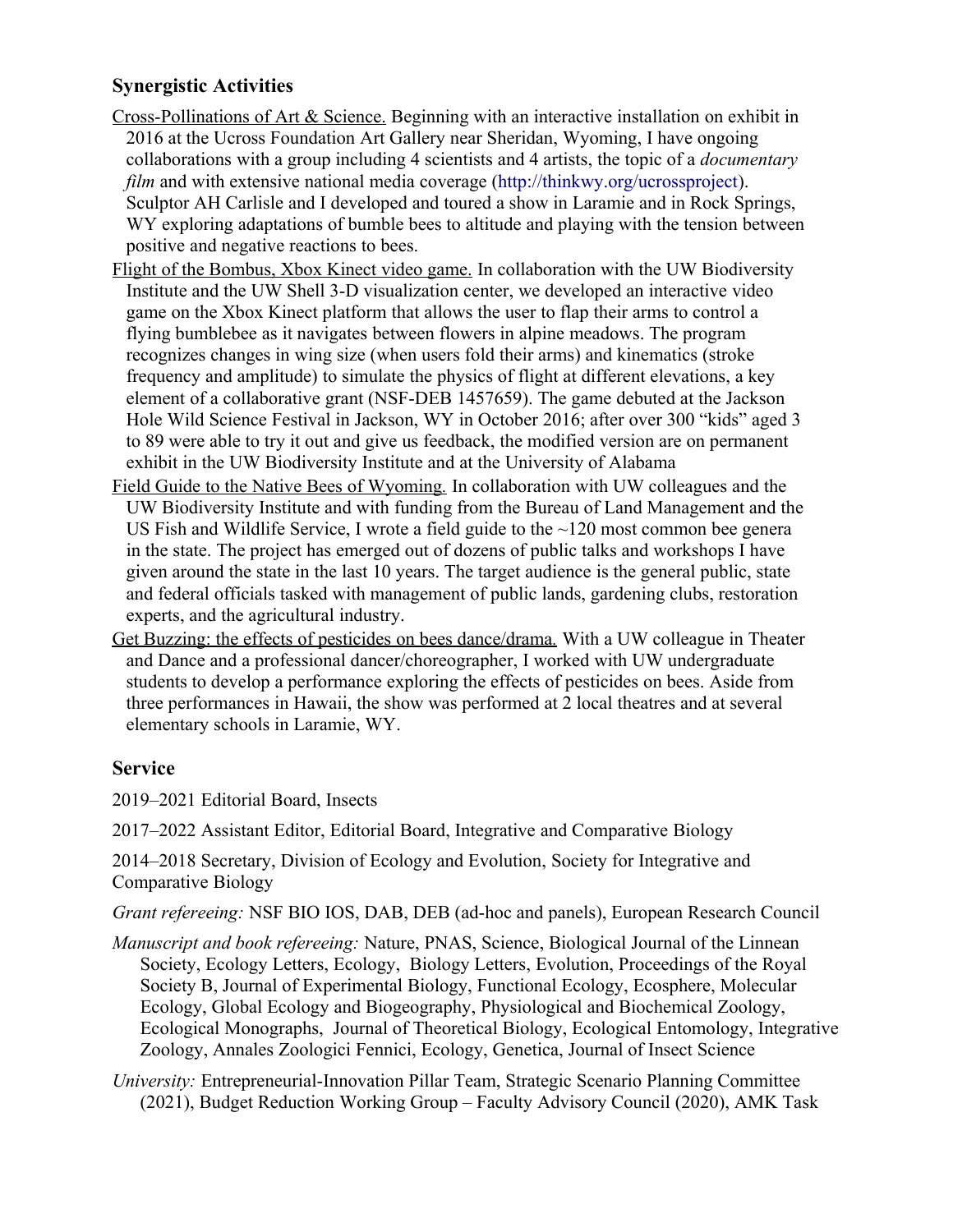Force (2019—), Wyoming Research Scholars Coordinator Search Committee (2018), Faculty Senate (2009—2014), Science and Mathematics Teaching Center, Board of Directors (2012 —2015), College of A& S Summer Independent Study Award Committee (2013—2016), Program in Ecology Graduate Affairs Committee (2014—2016)

*Departmental:* Justice, Equity, Diversity and Inclusivity Team (co-chair 2020–), Student Scholarships Committee (chair 2019–), L. Floyd Clarke Committee (chair 2014—2020), Department Head Advisory Committee (2014—2018, 2021—), Zoology Curriculum Committee (2009—present, chair 2012—present), Developmental Neurobiologist Search Committee (2010), Physiology Curriculum Committee (2009—2012), Developmental Biologist Search Committee (2009)

## **Invited Presentations** (Since 2010)

- 2021—Western North American Naturalist Symposium (virtual); Department of Entomology, University of Kentucky; Entomological Society of America symposium; Pennsylvania State University, Dept of Biology; New Mexico State University, Dept of Biology; Arizona State University Social Insects Group
- 2020—Rocky Mountain Biological Labs summer seminar program, Gothic, CO; CU Boulder EBIO Graduate Student Colloqium Speaker, *Penn State (cancelled), NMSU (cancelled)*
- 2019—Wyoming Bee College, UC Davis, Invited professorship, IRBI, Tours, France, International Pollinator Conference, Bombus2.0
- 2018—IRBI, Tours, France; Bee*havior* Art Exhibit, Rock Springs, WY.
- 2017—Symposium co-organizer EntSoc, Denver, CO. Separate invited symposium talk, EntSoc annual meeting, Denver, CO. Invited speaker, BOMBUSS conference, Logan, UT. Beehavior: Extracting the Sweetness, exhibition with sculptor AH Carlisle at the UW Berry Center.
- 2016—Society-wide symposium organizer, SICB; International Congress of Entomology, UW Sci-Art Symposium, Saturday U Jackson WY, Field Stations Workshop, Capitol Reef, UT
- 2015—Experimental Biology Annual Meeting, Colorado State University, North Dakota State University, Entomological Society of America, Behaviour
- 2014—University of Montana, University of Alabama, Mathematical Association of America Rocky Mountain Section Conference, Society for Experimental Biology, Heteroclim workshop, World Congress of Biomechanics, Gordon Conference: Unifying Ecology Across Scales, University of Denver, Science Cafe Laramie WY, Saturday U in Ucross WY, and Laramie WY.
- 2013—Macrophysiology II: Predicting the biological impacts of climate change.
- 2012—Entomological Society of America annual meeting (2 invited symposia talks). UW Discovery Days
- 2011—Montana State University, 22nd Pacific Science Congress, Kuala Lumpur, Malaysia
- 2010—National Center for Biological Sciences, Indian Institute of Science, Ahmednagar College, India; UW-NPS Research Station WY, American Physiological Society

## **Conference presentations** (since 2014)

<sup>UG</sup> Undergraduate student, <sup>G</sup> Graduate student

Dillon, M.K. and M.E. Dillon. Oogenesis-flight syndrome in bumble bees: effects of reproductive state on energy stores. Poster, Entomological Society of American annual meeting, Denver, CO.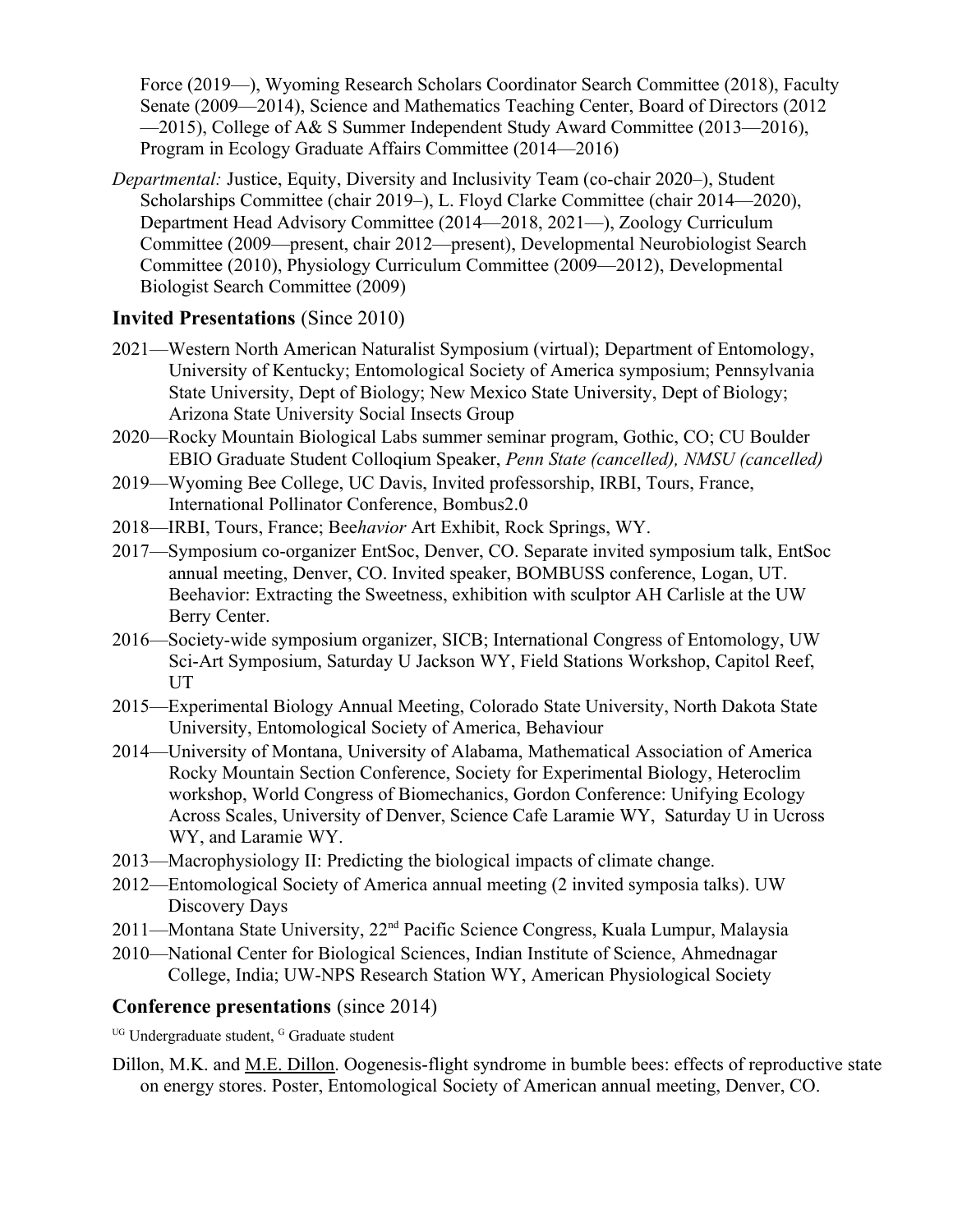- Garzella, C.S.<sup>G</sup> and <u>M.E. Dillon</u>. Movement modeling as a tool to study insect behavior on thermal landscapes. Poster, Entomological Society of American annual meeting, Denver, CO.
- Rusch, T.W., Garzella, C.S.<sup>G</sup>, Waybright, S.W.<sup>G</sup>, Dodge, D.M.S.<sup>G</sup>, and <u>M.E. Dillon</u>. Exploring potential overwintering strategies of bumble bee queens to optimize survival. **Invited symposium talk**, Entomological Society of American annual meeting, Denver, CO.
- Keaveny, E.C. $G$ , Rowe, E.<sup>ug</sup>, and M.E. Dillon. Timing of spring emergence varies with body size within and among bumble bee species. Poster, Entomological Society of American annual meeting, Denver, CO.
- Waybright, S.W.<sup>G</sup>, Rusch, T.W., Keaveny, E.C.<sup>G</sup>, and <u>M.E. Dillon</u>. Winter temperature variability alters cold tolerance of overwintering queen bumble bees. Poster, Entomological Society of American annual meeting, Denver, CO.
- Campion, C.C.<sup>G</sup>, T.W. Rusch, and <u>M.E. Dillon</u>. Keeping bumble bees in the dark: light exposure alters reproductive success of microcolonies. Poster, Entomological Society of American annual meeting, Denver, CO.
- Dodge, D.M.S.<sup>G</sup> and <u>M.E. Dillon</u>. Shifts in the temperature dependence of metabolic rate in overwintering bumble bee queens. Poster, Entomological Society of American annual meeting, Denver, CO.
- Hatcher, T.M.<sup>UG</sup>, M.K. Dillon, J.B. Koch, J.P. Strange, J.D. Lozier, and <u>M.E. Dillon</u>. Expression of iongated channels and population differentiation in cold tolerance of bumble bees (genus *Bombus*). Poster, Entomological Society of American annual meeting, Denver, CO.
- Campion, C.C.<sup>G</sup>, A. Rajamohan, M.E. Dillon, and J.P. Rinehart. Comparative analysis of cryopreservation of spermatozoa from *Bombus impatiens* and *Apis mellifera*. Talk for the Society of Cryobiology annual meeting (virtual).
- Waybright, S.W.<sup>G</sup> and <u>M.E. Dillon</u>. Effects of ground temperature on the energy use and survival of queen bumble bees. Invited talk for Western North American Naturalist Symposium on Impacts of Climate Change on Western North American Ecosystems (April 2, virtual).
- Keaveny, E.C.<sup>G</sup> and <u>M.E. Dillon</u>. How bumble bees weather a late season cold snap. Invited talk for WNAN Symposium on Impacts of Climate Change on Western North American Ecosystems (April 2, virtual).
- Dillon, ME, KJ Oyen, JD Herndon, ML Pimsler, JP Strange, JD Lozier. A climate vise of temperature extremes may explain past and predict future bumble bee range shifts. Invited talk for WNAN Symposium on Impacts of Climate Change on Western North American Ecosystems (April 2, virtual).
- Keaveny, E<sup>G</sup>, and <u>M.E. Dillon</u>. *Lipid composition of bumble bees and their pollen diets: bees are (mostly) what they eat.* Talk for SICB annual meeting (virtual in Jan. 2021).
- Waybright, S<sup>G</sup>, and <u>M.E. Dillon</u>. *Do bumble bees cultivate yeast to augment protein in the larval diet?* Talk for SICB annual meeting (virtual in Jan. 2021).
- Garzella, C<sup>G</sup>, and <u>M.E. Dillon</u>. *Ground-truthing microclimate models: can we use large-scale macroclimate to predict temperatures organisms experience in the soil?* Talk for SICB annual meeting (virtual Jan. 2021).

- Rowe, E<sup>UG</sup>, and <u>M.E. Dillon</u>. *Behavioral predictors of and effects of parasites on colony initiation in bumble bees.* Poster for Entomological Society of America virtual annual meeting, November 2020.
- Dodge, D.M.S.<sup>G</sup>, Dillon, M.K., and M. E. Dillon. *Not just cold: evidence of metabolic* suppression during diapause in the bumble bee (Bombus impatiens). Talk for Entomological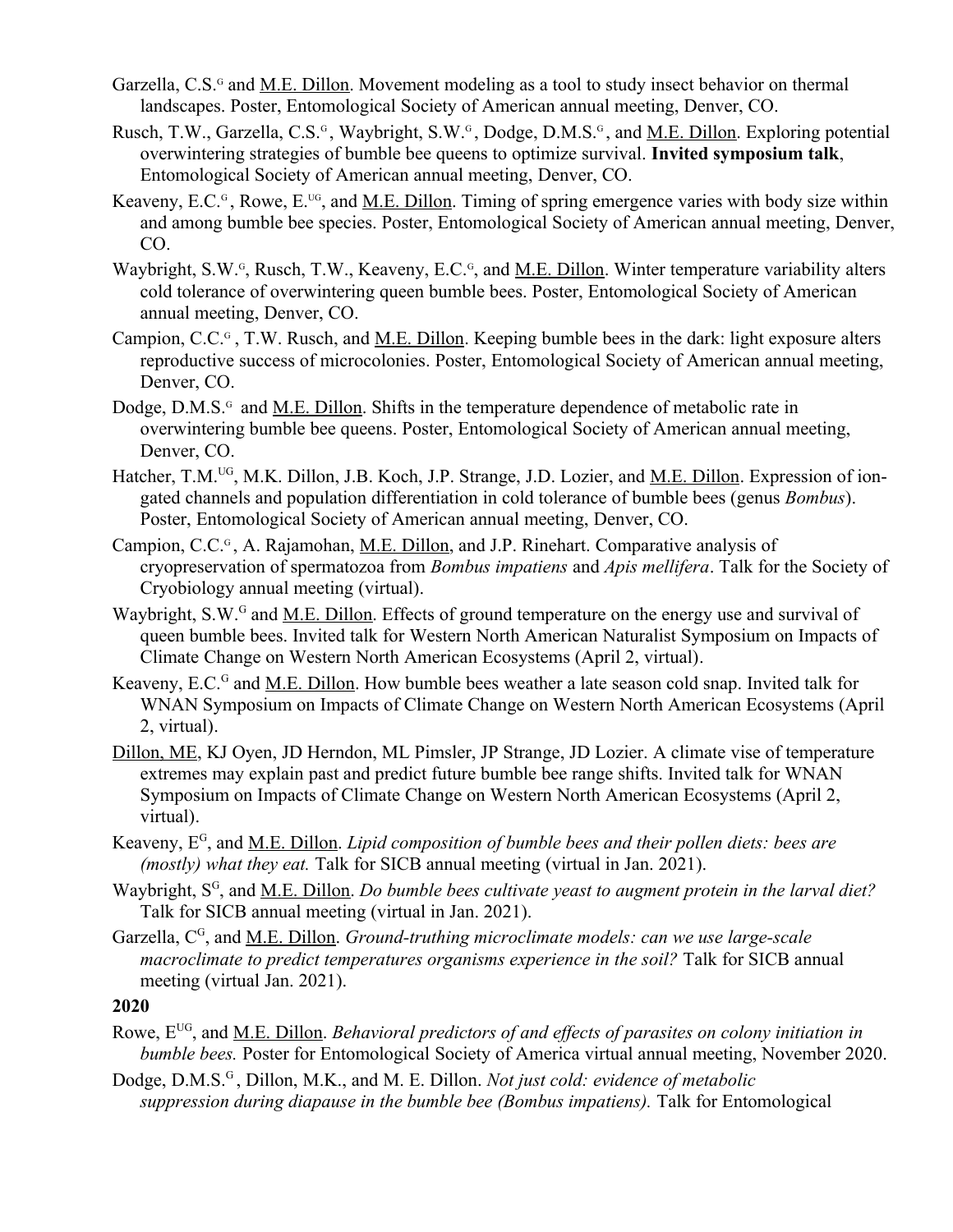Society of America virtual annual meeting, November 2020.

- Campion C.<sup>G</sup>, Rajamohan, A., <u>M. E. Dillon</u>, and J. P. Rinehart. *Effects of cryopreservation on Bombus impatiens spermatazoa*. Poster for Entomological Society of America virtual annual meeting, November 2020.
- Keaveny, E<sup>G</sup>, and <u>M.E. Dillon</u>. *Worker bumble bees benefit from heated brood*. Talk for Entomological Society of America virtual annual meeting, November 2020.
- Waybright, S<sup>G</sup>, and <u>M.E. Dillon</u>. *Effects of ground temperature on survival and energy usage of overwintering queen bumblebees.* Talk for Entomological Society of America virtual annual meeting, November 2020.
- Dillon, M.K., and M. E. Dillon. *Thermoregulatory responses to diapause induction cues vary with caste and life stage in bumble bees.* Poster for Entomological Society of America virtual annual meeting, November 2020.
- Cobb NS, and 54 co-authors including Dillon, ME. *Integrating Bee Specimen data to promote evolutionary-ecological research in a keystone clade (iDigBees)*. Entomological Collections Network Annual Meeting.
- Hotaling S, Shah A.A., Cline T.J., Giersch J.J., McGowan KL,Tronstad LM, Finn DS, Woods HA, Peitzsch E, Florentine C, Jacobsen D, Dillon M.E., Kelley J.L., and C.C. Muhlfeld. *Assessing the future of mountain stream biodiversity from genes to communities*. Society for Freshwater Science Annual Meeting.
- Tronstad, L.M., Hotaling, S., Finn, D.S., Shah, A.A., and M.E. Dillon. *Western Glacier Stonefly (Zapada glacier): Wyoming's first invertebrate listed under the Endangered Species Act*. Talk for American Fisheries Society virtual meeting.
- Dillon, M.E. *Geographic variation in thermal tolerance of bumblebees: underlying mechanisms and broader implications*. CU, Boulder, Department of Ecology and Evolutionary Biology, *graduate student invited speaker*
- Loseke, J.<sup>G</sup>, Schmitt, E.E., <u>Dillon, M.E.</u>, Zamora, M.<sup>G</sup>, Green, C.<sup>G</sup>, Smith, D.T., Johnson, E.C. *Exercise Heat Exposure Induced Changes In Genetic Expression Before And After Heat Acclimation In Humans*. Medicine & Science in Sports & Exercise 52(7S):529. Talk.
- Petranek, C<sup>G</sup>, and <u>ME Dillon</u>. Induced flow cools hovering bumblebees. Talk at SICB annual meeting, Austin, TX.
- Keaveny, E<sup>G</sup>, and <u>M.E. Dillon</u>. Reciprocal thermal benefits of brood thermoregulation by bumblebees. Poster at SICB annual meeting, Austin, TX.

- Dillon, ME, KJ Oyen, JD Herndon, ML Pimsler, JP Strange, JD Lozier. Thermal tolerance and bumblebee distributions under past and future climates. Invited talk for Bombus2.0, Toronto, CA.
- Dillon, ME, KJ Oyen, JD Herndon, ML Pimsler, JP Strange, JD Lozier. A climate vise of temperature extremes may explain past and predict future bumble bee range shifts. Invited talk for International Pollinator Conference, Davis, CA.
- Lozier, J, JJ Jackson, ML Pimsler, KJ Oyen, ME Dillon, JP Strange. Biogeography and functional genetics of thermal tolerance across latitude and elevation in a widespread bumble bee. Poster for Gordon Research Conference on Ecological and Evolutionary Genomics, Manchester, NH.
- Keaveny, E.<sup>G</sup>, Helling, M.<sup>G</sup>, Goodenough, A.<sup>G</sup>, Basile, F., Rule, D.C., and <u>M.E. Dillon</u>. Metabolomic and lipidomic signatures of thermal tolerance in bumblebees. Poster at the Experimental Biology meeting, Orlando, FL.
- Dillon, M.E., Woods, H.A., and S. Pincebourde. Sampling frequency in thermal ecology: do missed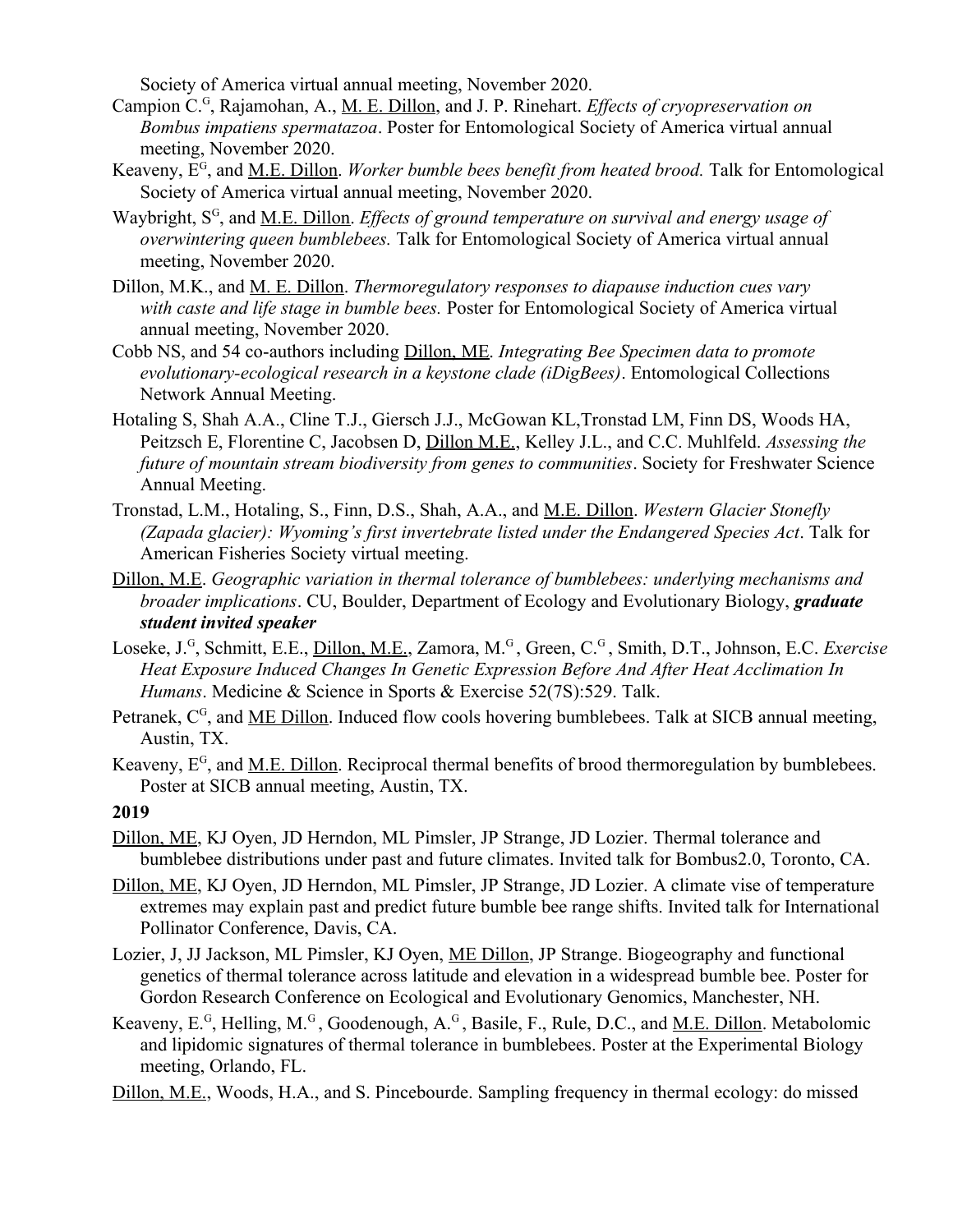extremes and interpolated means matter? Talk at the Society for Integrative and Comparative Biology annual meeting, Tampa, FL.

- Parson, Z.<sup>UG</sup>, Herndon, J.D.<sup>G</sup>, Strange, J.P., Lozier, J.D., and <u>M.E. Dillon</u>. Altitudinal variation in flight morphology and kinematics of common-garden reared bumblebees (*Bombus vosnesenskii*). Poster at the Society for Integrative and Comparative Biology annual meeting, Tampa, FL.
- Lozier, J.D., Pimler, M.L., Oyen, K.J., Jackson, J.M.<sup>G</sup>, Herndon, J.D.<sup>G</sup>, Strange, J.P., and <u>M.E. Dillon</u>. Biogeography and functional genetics of thermal tolerance across latitude and elevation in a widespread bumble bee.Talk at the Society for Integrative and Comparative Biology annual meeting, Tampa, FL.

- Alston, J.M.<sup>G</sup>, Abernethy, I.M., *Dillon, M.E.*, Keinath, D.A., and J.R. Goheen. Metabolic costs of climate change in a temperate bat. American Society of Mammalogists annual meeting. Manhattan, KS.
- Dillon, M.E., Oyen, K.J.<sup>G</sup>, Pimsler, M.L. Herndon, J.D.<sup>G</sup>, Strange, J.P., and J.D. Lozier. Geographic variation in bumble bee morphology: evidence for the influence of heterothermy and flight on insect size clines. Society for Integrative and Comparative Biology annual meeting, San Francisco, CA.
- Oyen, K.J.<sup>G</sup>, Prather, J.P., Herndon, J.D., Strange, J.P. and <u>M.E. Dillon</u>. A comparison of flight muscle action potentials during chill coma onset in high and low altitude bumble bees reared in common garden conditions. Society for Integrative and Comparative Biology annual meeting, San Francisco, CA.
- Tronstad, L.M., S. Hotaling, J.J. Giersch, D.S. Finn, O.J. Wilmot, A. Shah, and M.E. Dillon. Alpine stoneflies of the Teton Range: their habitat, distribution and status. The Wildlife Society-Wyoming Chapter, Laramie, Wyoming.
- Bell, C.<sup>G</sup>, L.M. Tronstad and <u>M.E. Dillon</u>. Species distribution models of the Western Bumble Bee, *Bombus occidentalis*, in Wyoming. The Wildlife Society-Wyoming Chapter, Laramie, Wyoming.
- Crawford, M.<sup>UG</sup>, D. Dority<sup>G</sup>, L.M. Tronstad, and <u>M.E. Dillon</u>. Investigating potential effects of wind turbine color on attracting insects. The Wildlife Society-Wyoming Chapter, Laramie, Wyoming.
- Dillon, M.E., Strange, J.P., Lozier, J.D. Lozier. Geographic variation in bumble bee thermal tolerance: implications for past and future range shifts. The American Physiological Society annual meeting, New Orleans, LA.
- Dority, D.<sup>G</sup>, L.M. Tronstad and <u>M.E. Dillon</u>. Investigating ecological effects of wind farms on insect communities. The Wildlife Society-Wyoming Chapter, Laramie, Wyoming.

- Jackson, JM<sup>G</sup> and Lozier, JD and Pimsler, ML and *Dillon, ME* and J.P. Strange. 2017. Investigating genomic patterns of adaptation and gene flow in montane bumble bees. Talk at the Society for Integrative and Comparative Biology annual Meeting. New Orleans, LA.
- Jardine,  $LI^{UG}$  and Parsons,  $Z^{UG}$  and Oyen,  $KI^G$  and Strange, JP and  $Dillon$ , ME. 2017. Sex differences in chill coma recovery times of bumblebees (*Bombus vosnesenskii*) reared in common-garden conditions. Poster at the Society for Integrative and Comparative Biology annual Meeting. New Orleans, LA.
- Parsons,  $Z^{UG}$  and <u>M.E. Dillon</u>. 2017. Geographic variation in bumblebee flight morphology suggests aerodynamic limitations on upslope range shifts. Poster at the Society for Integrative and Comparative Biology annual Meeting. New Orleans, LA.

**<sup>2017</sup>**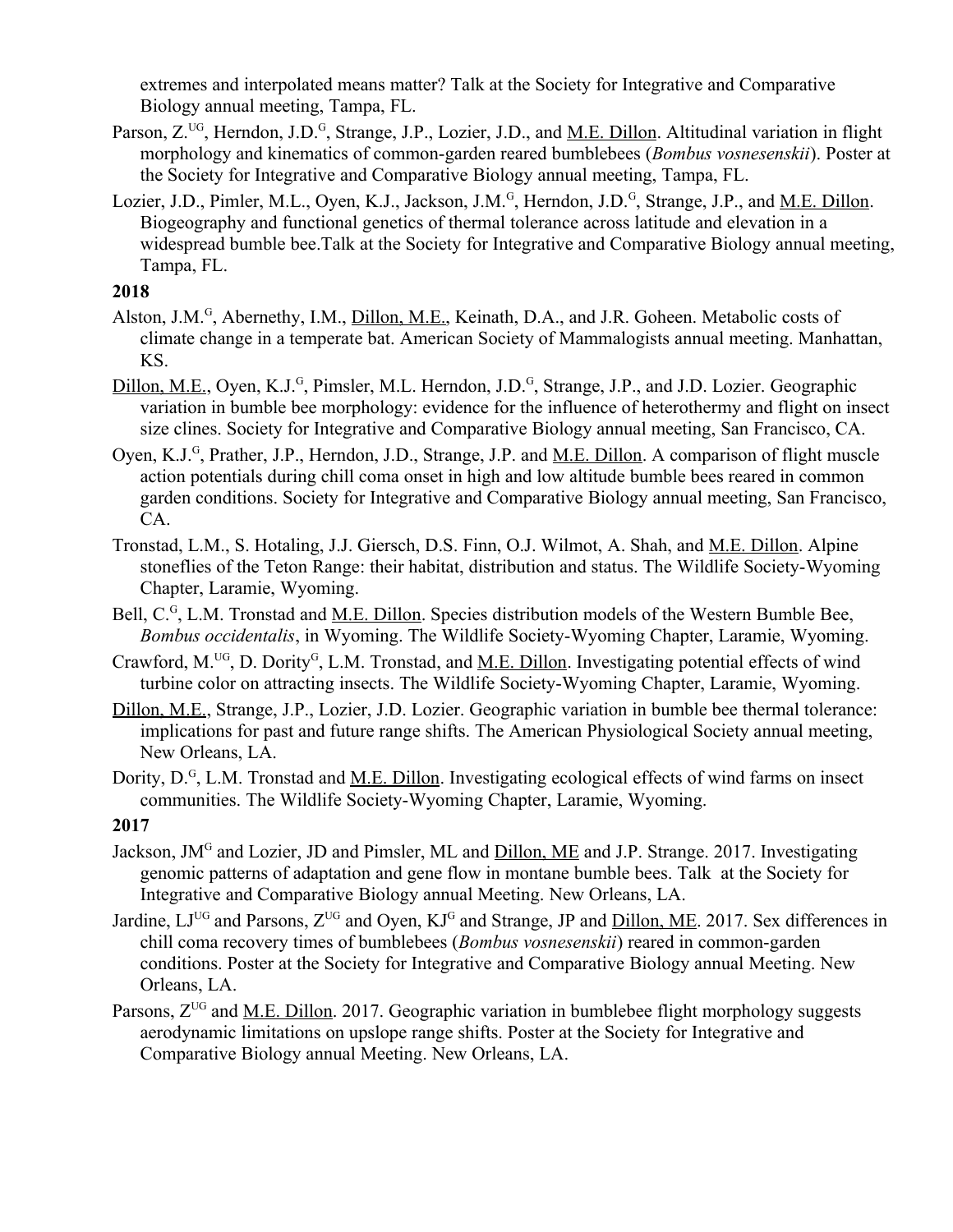- Delfino,  $R^{UG}$  and Sprayberry, JDH and ME Dillon. 2017. Flowering phenology in subalpine meadows of Grand Teton National Park. Poster at the Society for Integrative and Comparative Biology annual Meeting. New Orleans, LA.
- Petranek,  $CI<sup>G</sup>$  and Duennes, MA and Martinez, O and Merida, J and Pineda, E and Rachocki,  $L<sup>UG</sup>$  and Parsons,  $Z^{UG}$  and Lozier, JD and ME Dillon. 2017. Patterns of wing shape differentiation across elevational gradients in North American bumble bees (Apidae: *Bombus*). Poster at the Society for Integrative and Comparative Biology annual Meeting. New Orleans, LA.
- Bell, C.<sup>G</sup>, <u>M.E. Dillon</u>, and L. Tronstad. Species distribution models of the Western Bumble Bee, *Bombus occidentalis*, in Wyoming using historic and current data. Talk at the Conference of the Wildlife Society, Wyoming Chapter. Jackson, WY.
- Gunderson, A., M.E. Dillon, and J. Stillman. Estimating the benefits of plasticity in ectotherm heat tolerance under natural thermal variability. Talk at the annual meeting of the Society for the Study of Evolution. Portland, OR.
- Jackson, J.<sup>G</sup>, Pimsler, M., Oyen K.<sup>G</sup>, Dillon, M.E., Strange, JP, and J.D. Lozier. Isolation by distance, environment, and adaptation across latitude and altitude gradients in two montane bumble bees. Talk at the annual meeting of the Entomological Society of America. Denver, CO.
- Pimsler, M., Oyen K.<sup>G</sup>, Herndon, J.D.<sup>G</sup>, <u>Dillon, M.E.</u>, Strange, JP, and J.D. Lozier. Feeling the heat: Gene expression and thermal tolerance across elevation and latitude in a widespread montane bumble bee. Talk at the annual meeting of the Entomological Society of America. Denver, CO.
- Oyen K.<sup>G</sup>, Pimsler, M., Herndon, J.D.<sup>G</sup>, Jackson, J.<sup>G</sup>, Strange, JP, J.D. Lozier, and <u>M.E. Dillon</u>. Common garden experiments reveal local adaptation in critical thermal limits of bumble bees (Apidae, *Bombus*). Talk at the annual meeting of the Entomological Society of America. Denver, CO.
- Oven K.<sup>G</sup> and M.E. Dillon. Critical thermal limits of the heterothermic bumble bee, Bombus impatiens (Hymenoptera: Apidae). Poster at the annual meeting of the Entomological Society of America. Denver, CO.
- Bell, C.<sup>G</sup>, <u>M.E. Dillon</u>, and L. Tronstad. Species distribution models of the Western Bumble Bee, *Bombus occidentalis*, in Wyoming using historic and current data. Poster at the annual meeting of the Entomological Society of America. Denver, CO.
- Parsons, Z.P.<sup>UG</sup>, Oyen K.<sup>G</sup>, Strange, JP, Lozier, J.D. and M.E. Dillon The influence of pile length and body size on rates of heat loss in the bumble bee, *Bombus vosnesenskii*. Poster at the annual meeting of the Entomological Society of America. Denver, CO.
- Dillon, M.E., S. Chown, and R.B. Huey. Impacts of recent climate warming on insect metabolism. **Invited symposium** talk at the annual meeting of the Entomological Society of America. Denver, CO.
- Oyen, K.G, and M.E. Dillon. Symposium: Insect microclimates in a changing world. **Led a symposium** at the annual meeting of the Entomological Society of America. Denver, CO. 9 speakers from around the world.

- Dillon, M.E., H. Arthur Woods, and Michael Sears. Beyond the mean: Biological impacts of changing patterns of temperature variation. **Society-wide symposium** at the Society for Integrative and Comparative Biology annual Meeting. Portland, OR. **Lead organizer.**
- Krueger, A.J.<sup>UG</sup> and <u>M.E. Dillon</u>. Determining the realistic toxicity of imidacloprid for a native bee, *Bombus impatiens*. Oral presentation at the Front Range Student Ecology Symposium, Fort Collins CO. **Selected as the best student presentation.**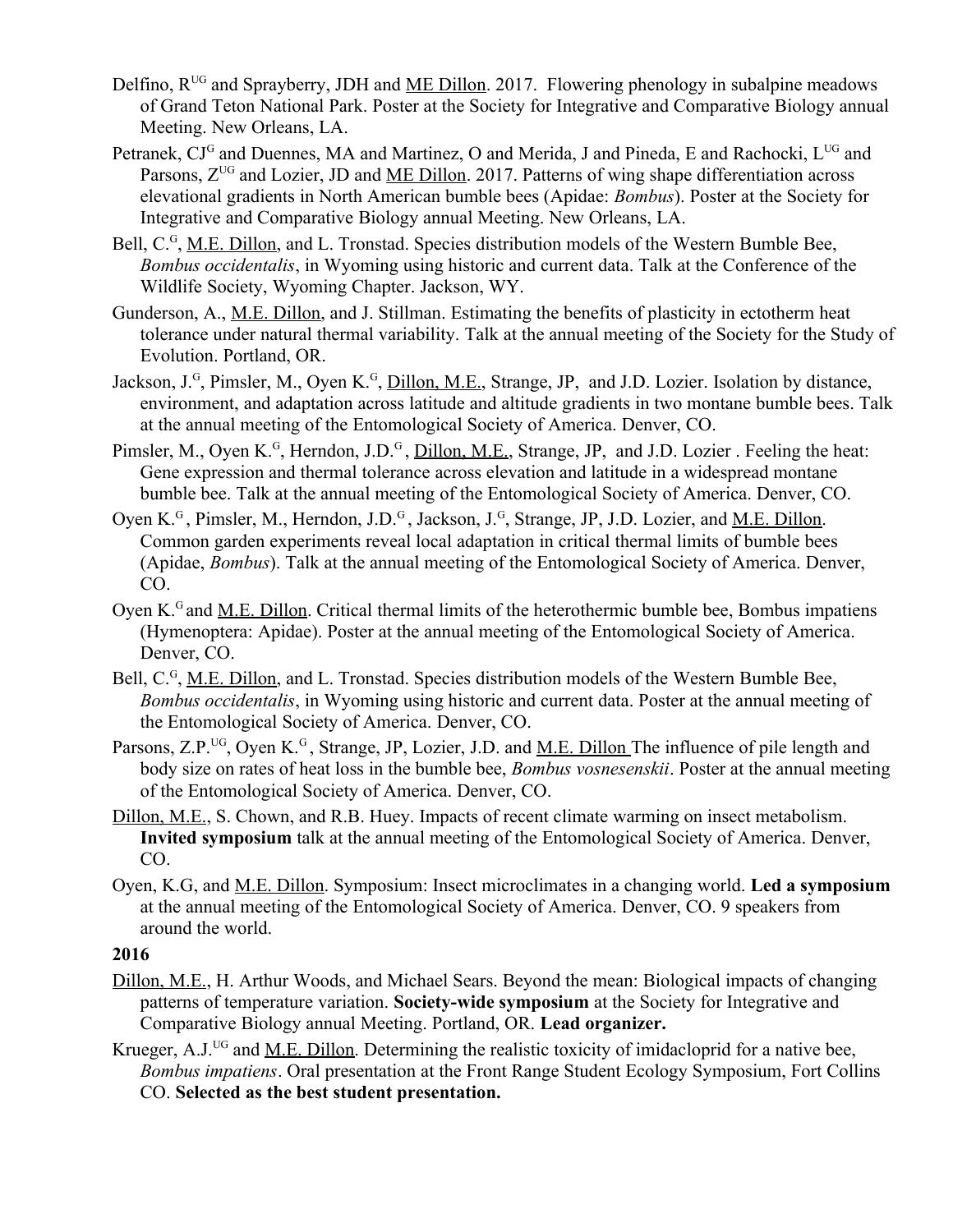- Dority, D.<sup>G</sup>, L. Tronstad, and <u>M.E. Dillon</u>. Ecological effects of wind farms: investigating plantpollinator interactions. Poster presentation at the Front Range Student Ecology Symposium, Fort Collins CO.
- Krueger, A.J.<sup>UG</sup> and M.E. Dillon. Detecting sub-lethal effects of imidacloprid for bumble bee (Bombus impatiens) workers. 2016. Oral presentation at the Society of Environmental Toxicology and Chemistry annual meeting, Orlando, FL.
- Dillon, M.E. and R. Dudley. Bumblebee flight across a 9000 m elevation gradient. **Invited symposium presentation** at International Congress of Entomology, Orlando, FL.
- Giri, S.G.<sup>G</sup> and <u>M.E. Dillon</u>. Interactive effects of temperature and parasites on energy reserves of native bees. Oral presentation at the Society for Integrative and Comparative Biology annual Meeting. Portland, OR.
- Sheldon, K.S. and M.E. Dillon. Integrating climatic variation and population-level variation into models to predict climate change impacts. **Invited symposium presentation** at the Society for Integrative and Comparative Biology annual Meeting. Portland, OR.
- Gagliardi, S.F., Dillon, M.E., and S. A. Combes. Do bumblebees carry loads for free? Oral presentation at the Society for Integrative and Comparative Biology annual Meeting. Portland, OR.
- Aragon, C., and M.E. Dillon. Bee Aware. **Invited presentation** for the Re-envisioning the laboratory Sci-Art Symposium, UW, Laramie, WY.

- Krueger<sup>UG</sup>, A., Sheldon, K.S., and M.E. Dillon. Themral tolerance of *Bombus impatiens* after dietary exposure to imidacloprid. Conference poster at the SICB annual meeting, West Palm Beach, FL.
- Rader, J.A.<sup>G</sup>, Dillon, M.E., and C. Martinez del Rio. Isotopic niches are not conservative and confirm Brown's resource breadth hypothesis. Conference talk at the SICB annual meeting, West Palm Beach, FL.
- Oyen, K.J.<sup>G</sup>, Sheldon, K.S., and <u>M.E. Dillon</u>. The effects of body size and acclimation on thermal tolerance of native bees. Conference poster at the SICB annual meeting, West Palm Beach, FL.
- DePaolo, S.<sup>G</sup>, Tronstad, L. and <u>M.E. Dillon</u>. Do plant characteristics predict pollen-limitation and susceptibility to phenological mismatch in a warming world? Conference poster at the SICB annual meeting, West Palm Beach, FL.
- Sheldon, K.S., and M.E. Dillon. Beyond the mean: biological impacts of cryptic temperature change. Conference talk at the SICB annual meeting, West Palm Beach, FL.
- Dillon, M.E. and G. Wang. Biological implications of recent geographic convergence in daily and annual temperature cycles. Conference talk at the SICB annual meeting, West Palm Beach, FL.
- Dillon M.E. Integrating temperature variation into predictions of climate change impacts. Invited symposium talk at the Experimental Biology annual meeting, Boston, MA.
- Krueger, A.<sup>UG</sup>, and M.E. Dillon. Determining the realistic toxicity of Imidacloprid for a native bee species, *Bombus impatiens*. Conference talk at the Rocky Mountain Chapter of the Society for Environmental Toxicology and Chemistry annual meeting in Fort Collins, CO.
- Dillon, M.E. Integrating temperature variation into predictions of climate change impacts. Invited speaker, Colorado State University Department of Biology Seminar series.
- Dillon, M.E. Physiological limits to upslope range shifts in pollinators. Invited symposium speaker at the Entomological Society of America annual meeting in Minneapolis, MN.
- Dillon, M.E. Beyond the mean: incorporating variation into predictions of climate change impacts. Invited speaker, North Dakota State University Department of Biology seminar series.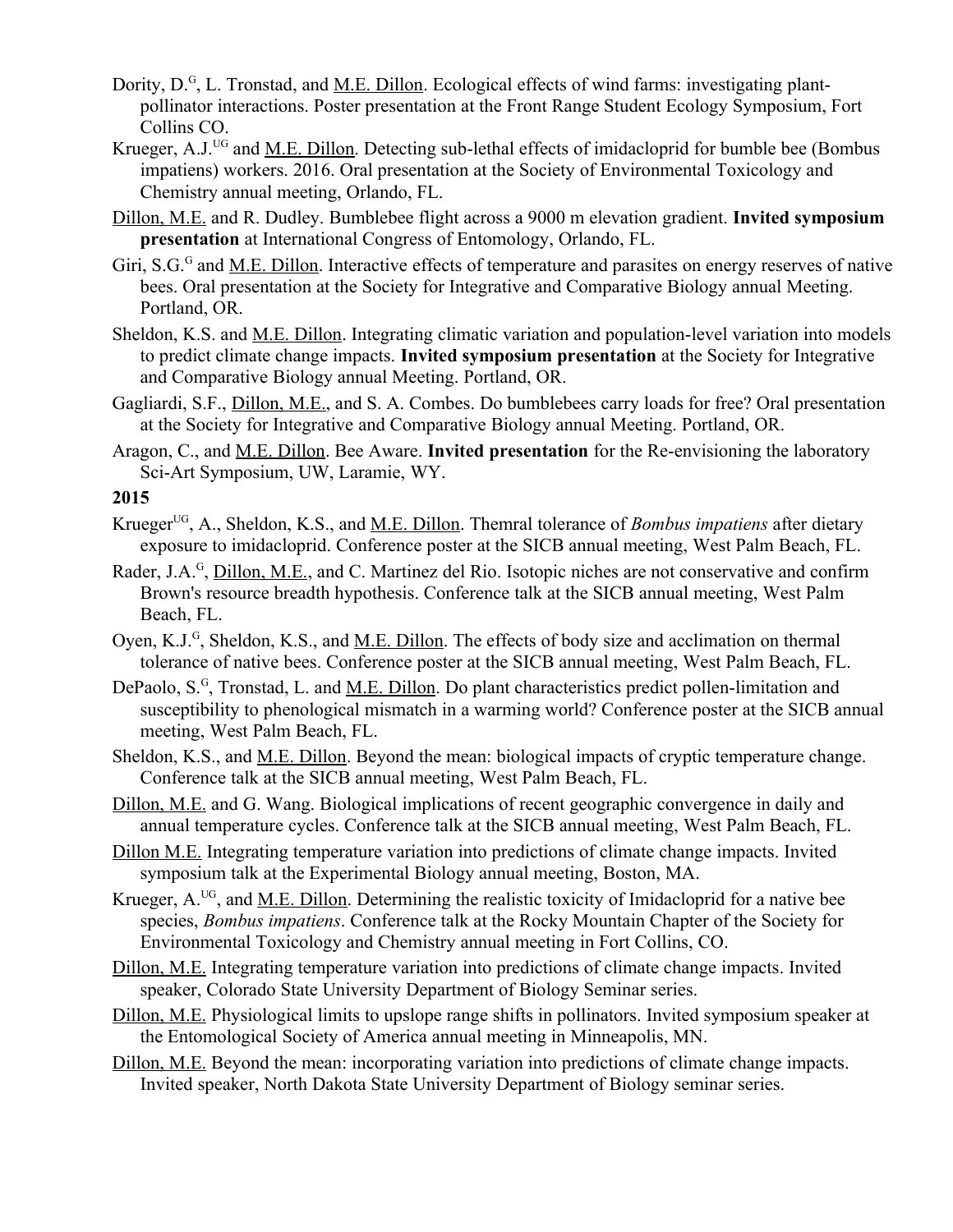- Krueger, A.\*\*, Oyen, K.J.\*, Sheldon, K.S., and M.E. Dillon. Effect of dietary exposure to field-realistic concentrations of imidacloprid on activity, metabolism, and cold tolerance of *Bombus impatiens.* Poster presentation at the Society for Environmental Toxicology and Chemistry Annual meeting in Salt Lake City, UT. *\*Selected as a best student presentation*
- Invited symposium speaker for the Behavior annual meeting in Cairns, Austrialia. Declined invitation because of lack of funding.

- Rader, J. A.<sup>G</sup>, Dillon, M.E., and C. Martinez del Rio. Delineating ecological niches and their evolution from stable isotopes and museum specimens*.* Talk at Society for Integrative and Comparative Biology annual meeting, Austin, TX.
- Dillon, M.E. Flying Mt. Everest: How alpine bumble-bees fly where helicopters fail. Invited seminar, University of Alabama, Department of Biology seminar series, Tuscaloosa, AL.
- Dillon, M.E. Flying high on the wings of bees. Invited seminar, University of Montana, Department of Biology departmental seminar series, Missoula, MT.
- Dillon, M.E., Wang, G., and R.B. Huey. *Global metabolic impacts of climate warming: why nonlinearity matters.* Invited symposium speaker: Mathematical Association of America Rocky Mountain Section meeting, Laramie, WY.
- Dillon, M.E., and R. Dudley. Flying Mt. Everest: morphology and kinematics for flight in thin air. Invited symposium speaker. World Congress of Biomechanics, Boston, MA.
- Woods, H.A., Dillon M.E. and S. Pincebourde. Insects in changing climates: the challenges of integrating microclimates and behavioral thermoregulation into realistic predictions. Invited symposium talk, Society for Experimental Biology annual meeting, Manchester, UK.
- Sheldon, K.S., and M.E. Dillon. Beyond the mean: biological impacts of cryptic temperature change. Invited poster, Heteroclim workshop, Paris, France.
- Dillon, M.E. Challenges to predicting metabolic impacts of global temperature change. Invited speaker, Unifying Ecology Across Scales Gordon Research Conference, New Biddiford, ME.
- Dillon, M.E. Beyond the mean: challenges to predicting biological impacts of climate change. Invited speaker, Department of Biology seminar series, University of Denver, Denver, CO.
- Dillon, M.E., and M.R. Frazier. 2012. Development time, seasonality, and body size clines in insects: a general explanation? Entomological Society of America annual meeting, Knoxville, TN.
- Dillon, M.E. and M.R. Frazier. 2012. Allometric scaling of development time with body size in insects. Entomological Society of America annual meeting, Knoxville, TN.
- Howard, J.R.<sup>UG</sup>, Buckio, B.R.<sup>UG</sup>, and <u>M.E. Dillon</u>. 2012. Within-nest allometry of the bumblebee tracheal system. SICB annual meeting, Charleston, SC.
- Nater, O.H.A.<sup>G</sup>, Bruno, J.R.<sup>UG</sup>, and <u>M.E. Dillon</u>. 2012. Effects of climate on seasonal abundance of native bees and flowers – implications for plant-pollinator communities in the face of climate change. SICB annual meeting, Charleston, SC.
- Bell, C.B.<sup>UG</sup> and M.E. Dillon. 2012. Seasonal variation in body size of native bees: thermal constraint or resource limitation? SICB annual meeting, Charleston, S.C.
- Dillon, M.E., and M.R. Frazier. 2012. Development time, seasonality, and body size clines in insects: a general explanation? SICB annual meeting, Charleston, S.C.
- Frazier, M.R., and M.E. Dillon. 2012. Allometric scaling of development time in insects. SICB annual meeting, Charleston, S.C.
- Wang, G., Lippert, C., Rowan, B. A., Dillon, M. E., Borgwardt, K. M., Weigel, D., and Oliver Stegle.